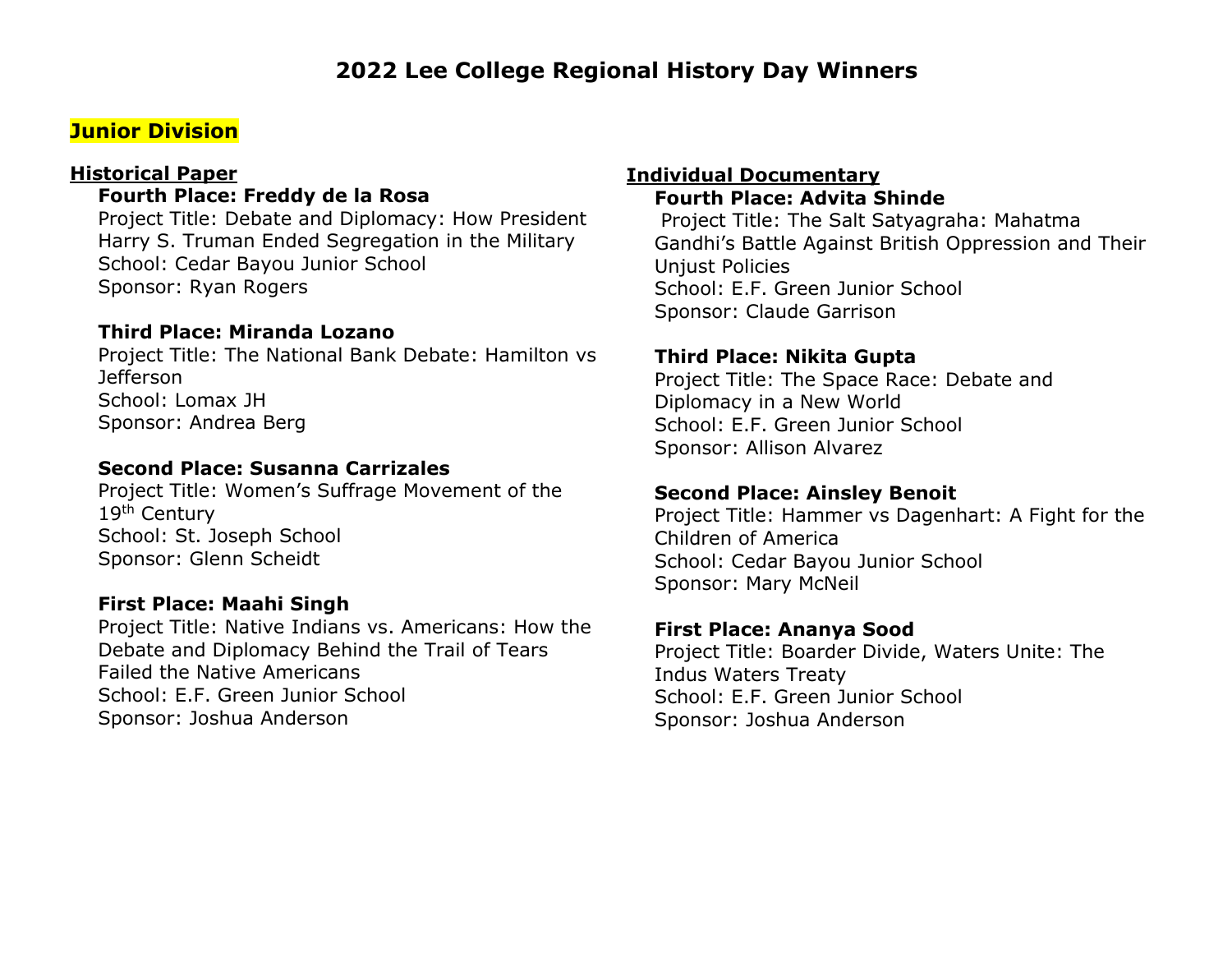#### **Group Documentary**

# **Fourth Place: Amsi Reyes and Grecia Villarreal**

Project Title: Election of 1860 Campus: Horace Man Junior School Sponsor: Ernesto Yznaga **Third Place: Kendell Polimis, Joshua Camtugan, Alex Lofton**

Project Title: Conduct of Appeasement School: St. Joseph School Sponsor: Glenn Scheidt

## **Second Place: Addie Ornelas, Riley Bloom**

Project Title: Separated, But Never Truly Equal School: E.F. Green Junior School Sponsor: Courtney Rice

# **First Place: Tina Chen and Khyati Singh**

Project Title: A Race to Ratification: The Road to the Perfect 36 School: E.F. Green Junior School Sponsor: Victoria Arnold

# **Individual Performance**

## **Third Place: Malia Martin**

Project Title: Violence in Birmingham, Towards Kids School: Highlands Junior School Sponsor: Patrick Jernigan

## **Second Place: Carson Cook**

Project Title: Anson Jones: A Diplomat's Funeral School: Odyssey Academy Sponsor: Jan Martinez

## **First Place: Anushka Shukla**

Project Title: Give Me Liberty Or Give Me Death: Why Are My Voting Rights Up For Debate? School: Gentry JH Sponsor: Tara Fountain

## **Group Performance**

## **First Place: Damian Murguia, Abram Garcia**

Project Title: Debates about the Shermans' M6A1 Heavy Tank School: St. Joseph School Sponsor: Glenn Scheidt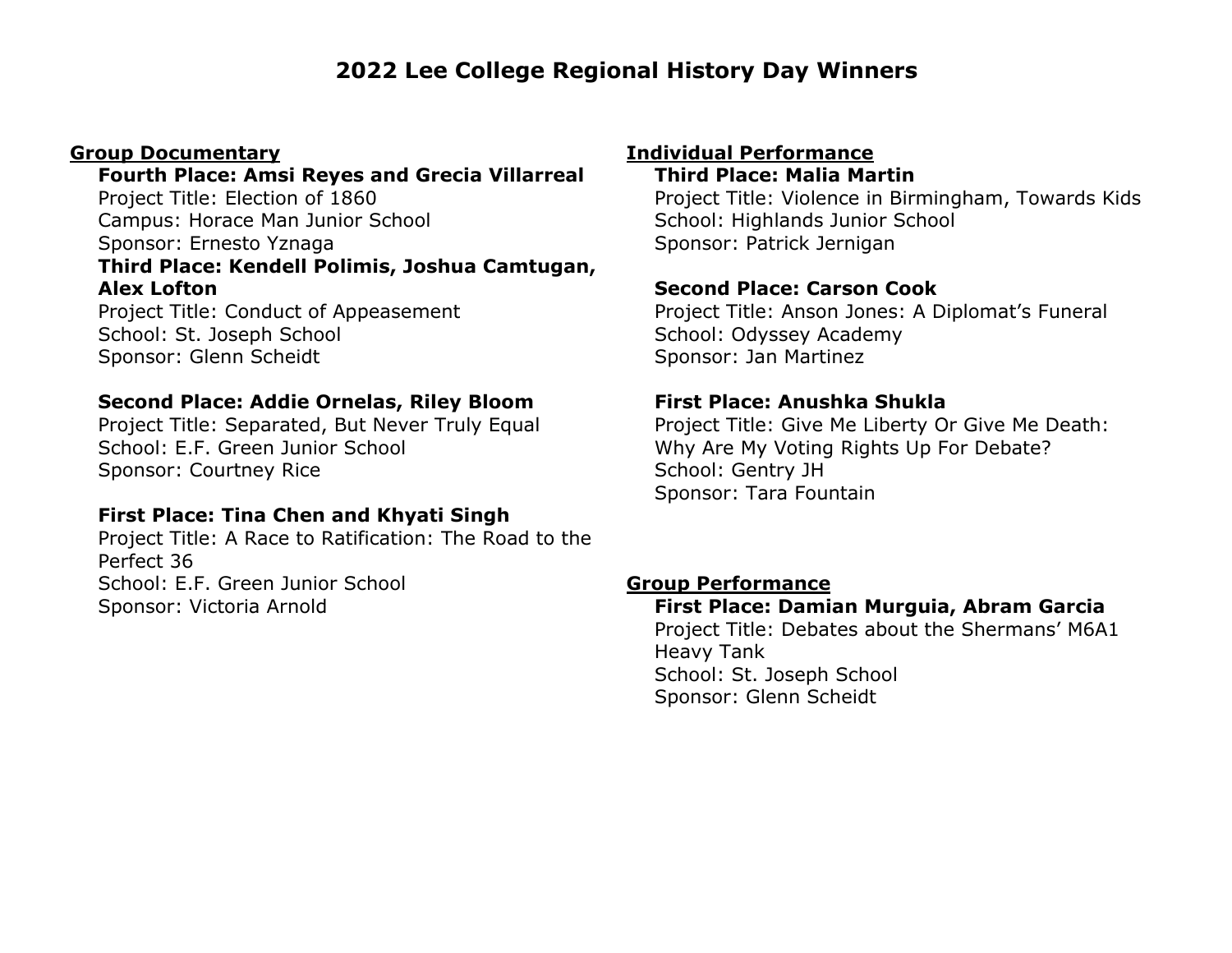#### **Individual Website**

## **Fourth Place: Landon Babbitt**

Project Title: The Battle of Yorktown School: St. Joseph School Sponsor: Glenn Scheidt

## **Third Place: Samantha Williams**

Project Title: How Debate and Diplomacy Influenced the Treaty of Versailles School: Odyssey Academy Sponsor: Jan Martinez

#### **Second Place: Michael Coker**

Project Title: The Debates Over Child Labor and the Diplomatic Efforts to Resolve It School: Cedar Bayou JH Sponsor: Kristen Ortiz

## **First Place: Sunny Boogaard**

Project Title: The FBI's Darkest Moment in History: How Their Involvement in the Nations Debate on Civil Rights Changed the Bureau School: Odyssey Academy Sponsor: Jan Martinez

## **Group Website**

**Fourth Place: Timothy Giddens, Estevan Rodrigues** Project Title: President Jackson and the Indian Removal Act School: Lomax JH Sponsor: Andrea Berg

## **Third Place: Manthan More, Aayush Koora, Laksh Naikele**

Project Title: Brown vs. Board of Education School: E.F. Green Junior School Sponsor: Courtney Rice, Victoria Arnold

## **Second Place: Waylon Wells, Joel Salazar, Sawyer Wells**

Project Title: Sports Diplomacy School: Gentry Junior School Sponsor: Patricia Authement, Tara Fountain

## **First Place: Sadvi Koora, Khloe Campa**

Project Title: Child Labor School: E.F. Green Junior School Sponsor: Claude Garrison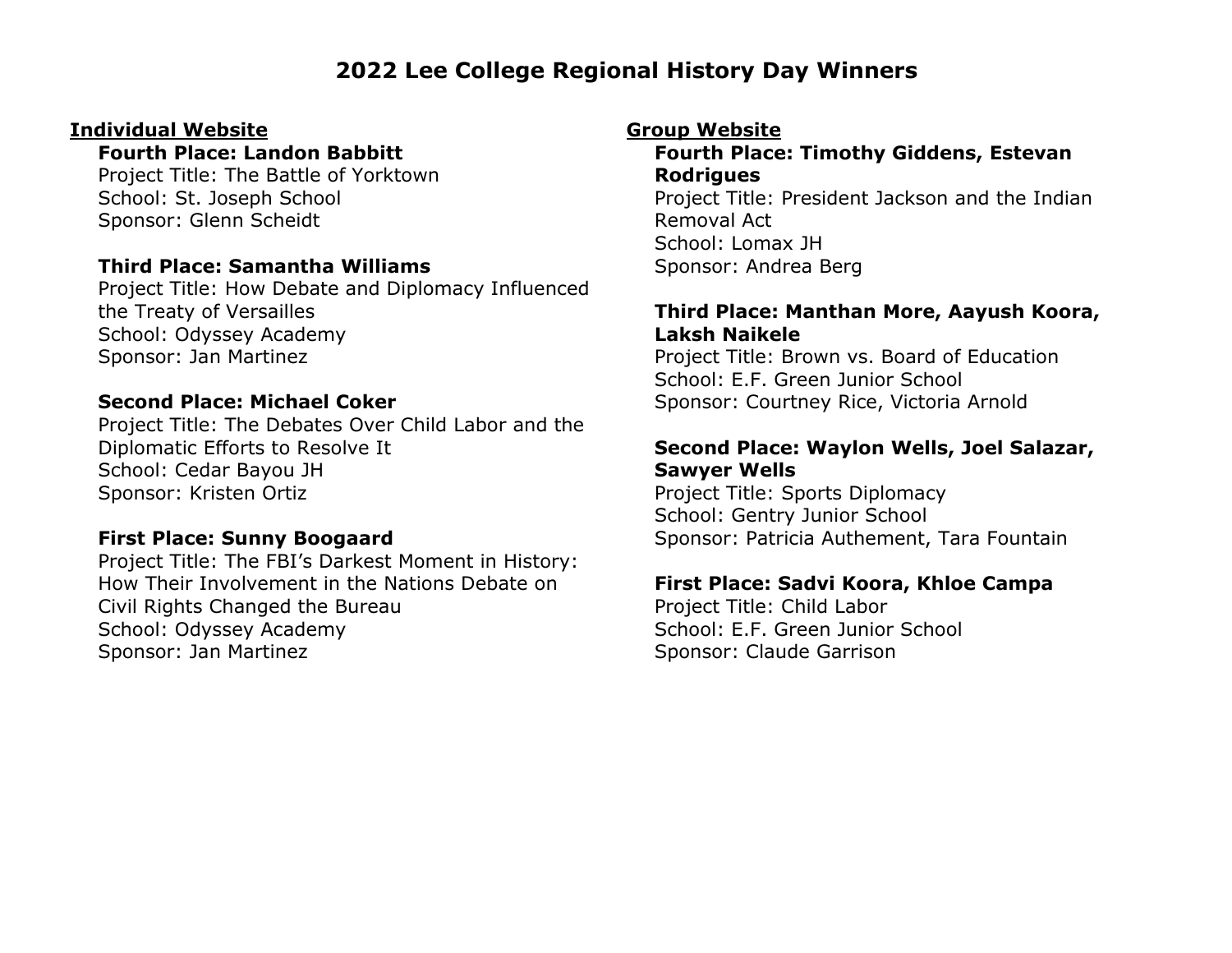### **Individual Exhibit**

#### **Fourth Place: Sienna Naron**

Project Title: The Cuban Missile Crisis: How Debated Decisions Let to Diplomatic Actions School: Lomax JH Sponsor: Andrea Berg

## **Third Place: Kayden Johnson**

Project Title: Climate Diplomacy: Debate, Impacts, and Successes School: E.F. Green Junior School Sponsor: Courtney Rice

## **Second Place: Rachel Currie**

Project Title: The Domino Theory: How the U.S. Utilized Debate and Diplomacy to Reform Foreign Policy School: Cedar Bayou Junior School Sponsor: Ryan Rogers

## **First Place: Kevin Majka**

Project Title: How the Kitchen Debate Challenged the Cultural and Political Beliefs Between Two **Superpowers** School: Odyssey Academy Sponsor: Jan Martinez

### **Group Exhibit**

**Fourth Place: Max Torres, Nick Wyatt, Luke Wingate**

Project Title: 911 School: E.F. Green Junior School Sponsor: Victoria Arnold

# **Third Place: Zayleigh Sayers, Jayden Pina**

Project Title: Elizabeth Cady Stanton School: Horace Mann Junior School Sponsor: Luke Omtvedt

## **Second Place: Blake Radney, Macei Heard**

Project Title: Brown vs. Board of Education Separate is Not Equal School: Gentry Junior School Sponsor: Patricia Authement

## **First Place: Melany Leyva and Darrielle Davis**

Project Title: Ruby Bridges School: Highlands Junior School Sponsor: MacKenzie Moore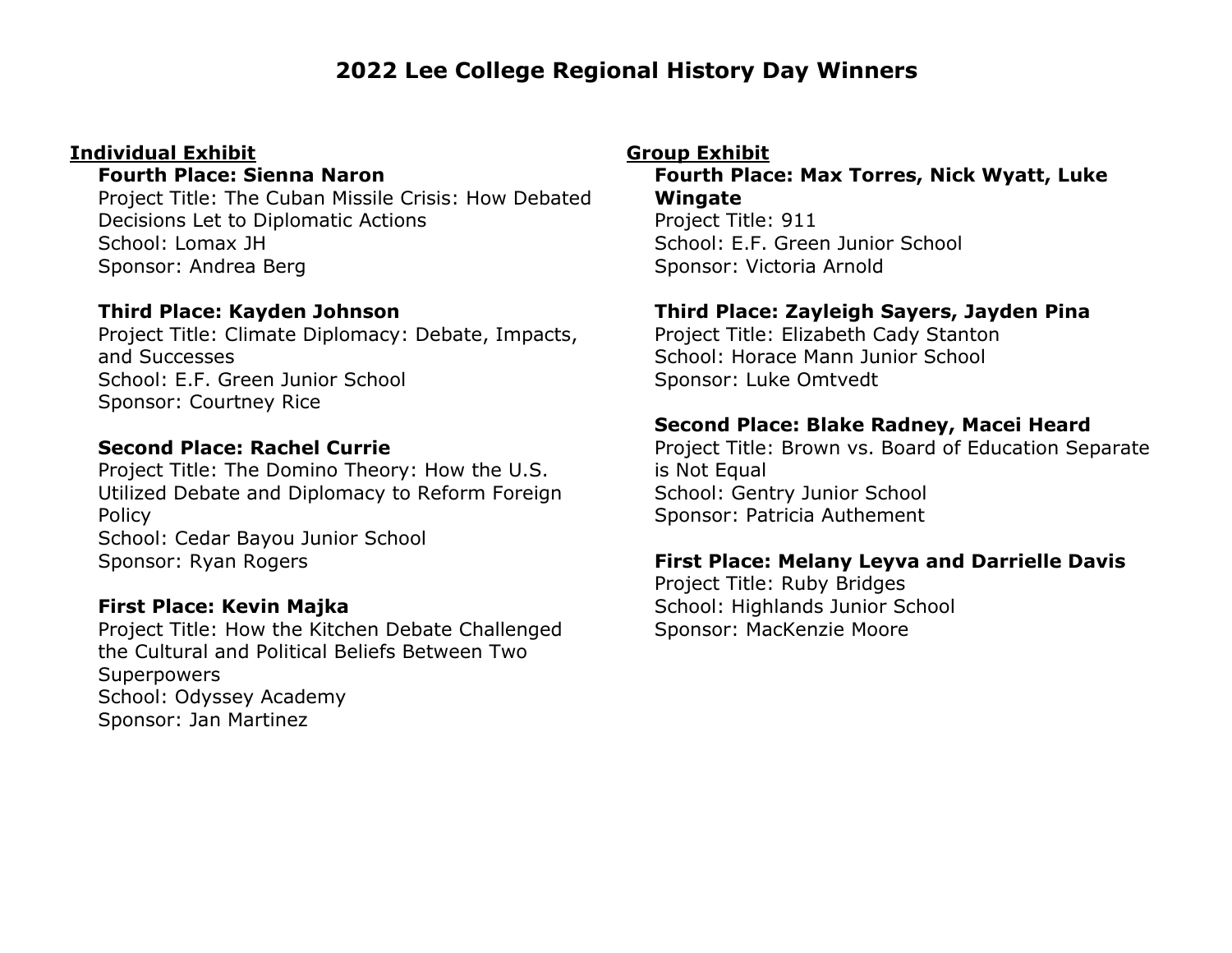# **Senior Division**

#### **Historical Paper**

**Fourth Place: Jungho Lim**

Project Title: Cause of the Korean War: Theories Based on Diplomatic Documents of the Korean War School: First Baptist Christian Academy Sponsor: Alice Purcell

## **Third Place: Macie Pages**

Project Title: Love and Let Love School: Goose Creek Memorial HS Sponsor: Stephanie Schrull

## **Second Place: Mason Lockett**

Project Title: The Kent State Massacre School: Sterling HS Sponsor: Roxolyn Anson

#### **First Place: Hieu Tran**

Project Title: Demands of the Annamite People: A Bombshell to French Colonialism School: First Baptist Christian Academy Sponsor: Alice Purcell

## **Individual Documentary**

**Third Place: Haydhar Abizar** Project Title: Diplomacy and State Dinners School: Goose Creek Memorial HS Sponsor: Stephanie Schrull

## **Second Place: Adam Kinder**

Project Title: Facts, Evidence, and Best Intentions: The Debate Over Diplomacy in the Iran-Contra Affair School: Impact Early College HS Sponsor: Ilijah Milovanovic

#### **First Place: Gabriel Brock**

Project Title: This Is Not Your War, Soul Brother: Clay vs. the United States, a Debate Over Contentious Objection and its Effects on Vietnam-era Diplomacy and the Perception of War in American and Abroad School: Goose Creek Memorial HS Sponsor: Diztorsha Lavan

#### **Group Documentary**

#### **First Place: Puneet Singh, Swayam Gupta, Arin Sood, Harsh Agrawal**

Project Title: Debates and Diplomacy in History: The Consequences of the Bretton Woods Agreement School: Goose Creek Memorial HS Sponsor: Cody Robertson, Stephanie Schrull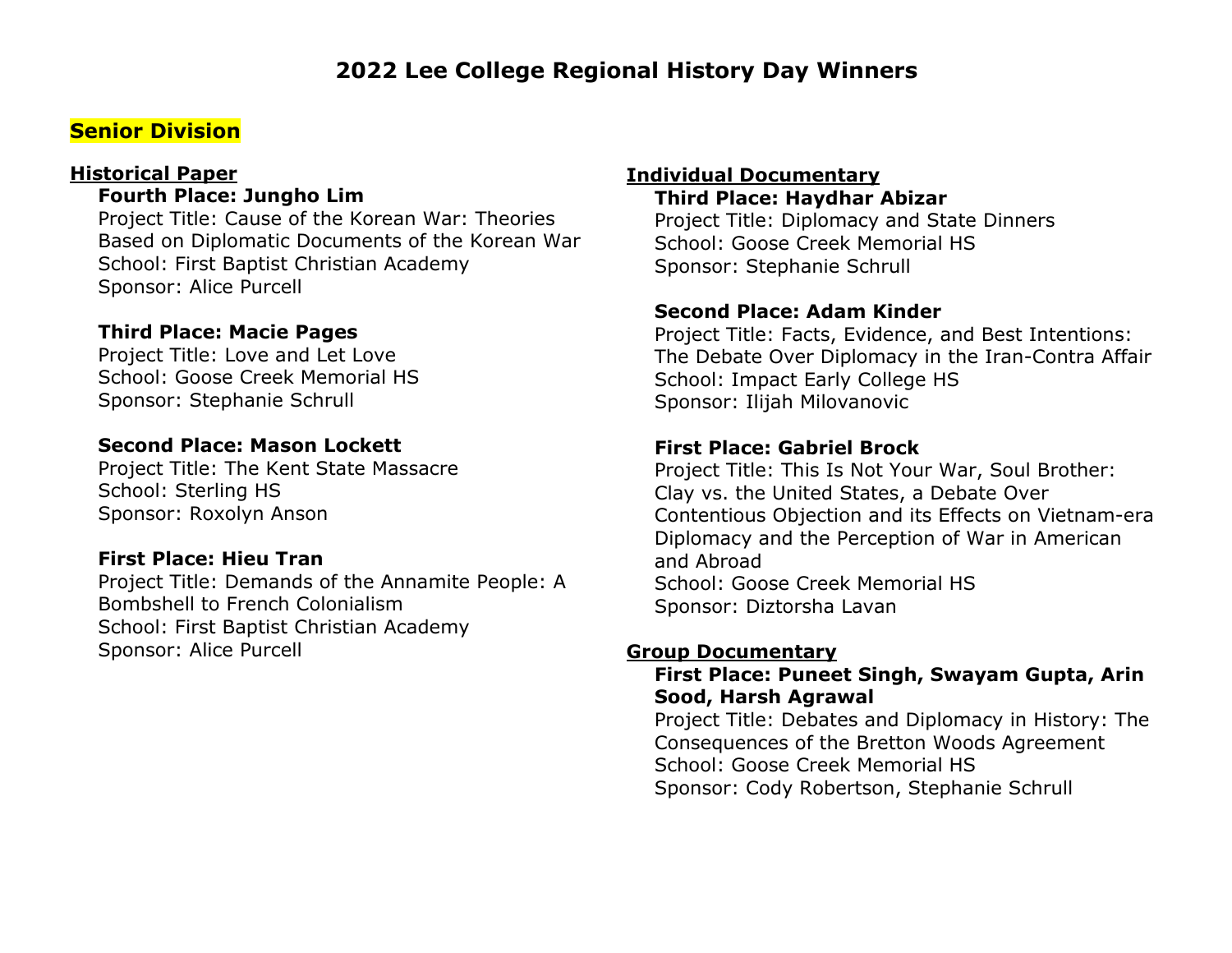## **Individual Website**

#### **Fourth Place: Uiin Kim**

Project Title: Syngman Rhee: Successful Completion of the Most Ideological Treaty School: First Baptist Christian Academy Sponsor: Alice Purcell

## **Third Place: Aidan Gonzales**

Project Title: The Debate and Diplomacy of the NFL School: Sterling HS Sponsor: Roxolyn Anson

## **Second Place: Abhijith Nair**

Project Title: U.S.A.'s Involvement in World War 2, The Great Debate School: Goose Creek Memorial HS Sponsor: Stephanie Schrull

# **First Place: Julianna Sciscoe**

Project Title: Just Keep Schwimming for Women's Rights School: First Baptist Christian Academy Sponsor: Alice Purcell

## **Group Website**

## **Fourth Place: Amy Chen, Alanni Kraemer, Ruel Cabading**

Project Title: Texas Annexation: Why Independence Does Not Always Mean Freedom School: Goose Creek Memorial HS Sponsor: Stephanie Schrull

## **Third Place: Archana Sunilkumar, Karen Trejo, Allen Chen**

Project Title: Debate and Diplomacy: The Indo-Pakistani Conflict School: Goose Creek Memorial HS Sponsor: Stephanie Schrull

## **Second Place: Micah Johnson, Nicholas Mendoza**

Project Title: Reagan and Gorbachev: Debate and Diplomacy from 1985-1988 School: Sterling HS Sponsor: Ashely Finnerty, Jonathan Moore

# **First Place: Atharv Shinde, Ethan Goodman, Anushka Ranjan**

Project Title: The War at Home: Salk and Sabin's Race to the Vaccine School: Goose Creek Memorial HS Sponsor: Diztorsha Lavan